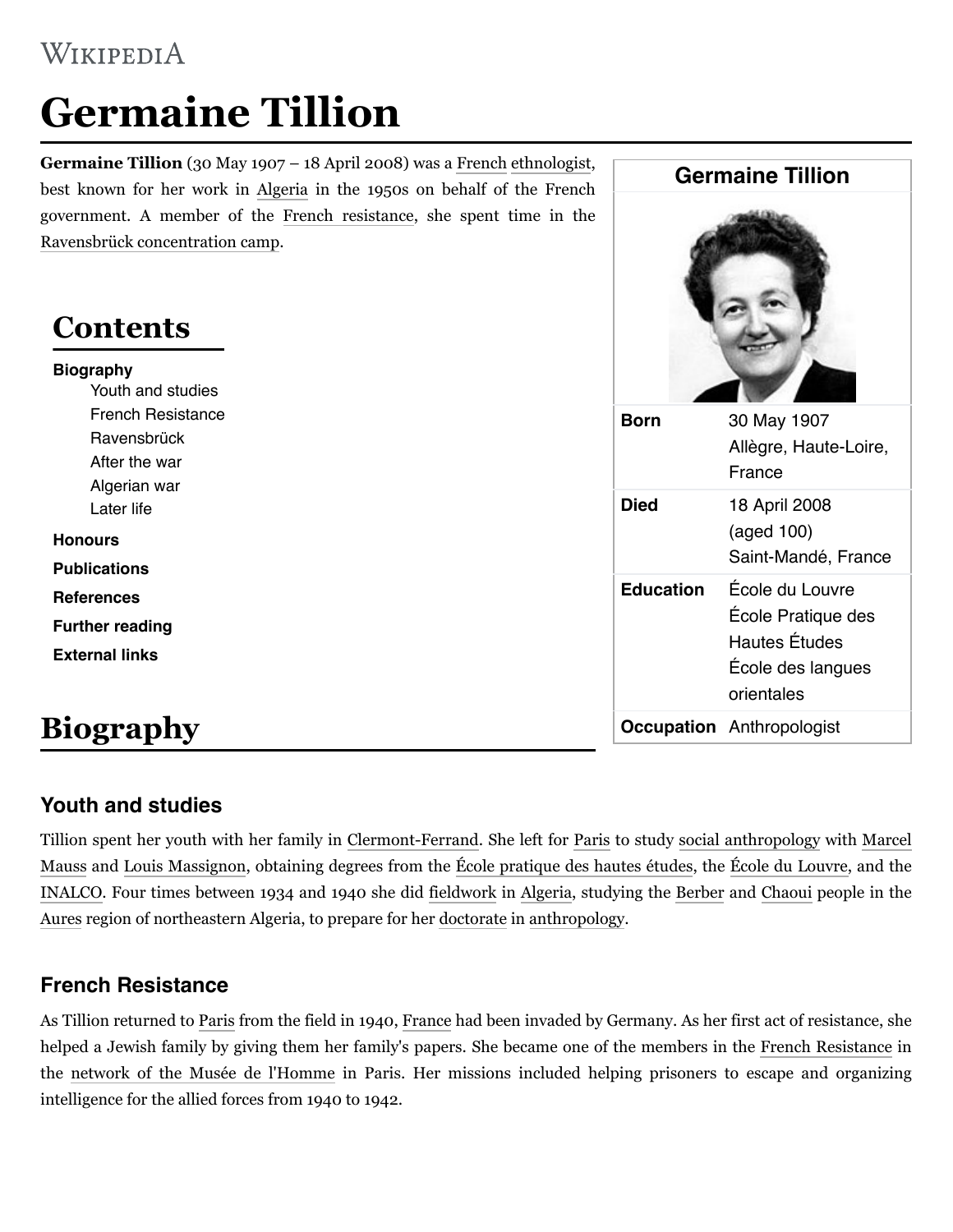Betrayed by the priest [Robert Alesch](https://en.wikipedia.org/wiki/Robert_Alesch) who had joined her resistance network and gained her confidence, she was arrested on August 13, 1942.

#### **Ravensbrück**

On 21 October 1943 Tillion was sent to the [German concentration camp](https://en.wikipedia.org/wiki/Nazi_concentration_camps) of [Ravensbrück](https://en.wikipedia.org/wiki/Ravensbr%C3%BCck_concentration_camp), near [Berlin](https://en.wikipedia.org/wiki/Berlin) with her mother,

Émilie Tillion, also a resistante. From her arrival on 21 October 1943 to the fall of the camp in spring 1945, she secretly wrote an [operetta](https://en.wikipedia.org/wiki/Operetta) comedy to entertain the fellow prisoners. "Le Verfügbar aux Enfers" describes the camp life of the "Verfügbar" (German for "disposable", the lowest class of prisoners who could be used for any kind of work). At the same time she undertook a precise ethnographic analysis of the concentration camp. Other prisoners included [Geneviève de Gaulle-Anthonioz](https://en.wikipedia.org/wiki/Genevi%C3%A8ve_de_Gaulle-Anthonioz), [Jacqueline Fleury](https://en.wikipedia.org/wiki/Jacqueline_Fleury) and Fleury's mother.



In 1973, she published *Ravensbruck: An eyewitness account of a women's concentration camp*, [\[1\]](#page-3-3) detailing both her own personal experiences as an inmate as well as her remarkable contemporary and post-war research into the functioning of the camps, movements of prisoners, administrative operations and covert and overt crimes committed by the SS. She reported the presence of a [gas chamber](https://en.wikipedia.org/wiki/Gas_chamber) at Ravensbruck when other scholars had written that none existed in the Western camps, and affirmed that executions escalated during the waning days of the war, a chilling tribute to the efficiency and automated nature of the Nazi "killing machines."



[French resistance](https://en.wikipedia.org/wiki/French_resistance) in 1944



Female prisoners in [Ravensbrück](https://en.wikipedia.org/wiki/Ravensbr%C3%BCck)

She documents the dual but conflicting purposes of the camps; on the one hand, to carry out the [Final Solution](https://en.wikipedia.org/wiki/Final_Solution) as quickly as possible, and on the other, to manage a very large and profitable slave labor force in support of the war effort (with profits reportedly going to SS leadership, a business structure created by [Himmler](https://en.wikipedia.org/wiki/Himmler) himself).

Finally, she gives chilling vignettes of prisoners, prison staff, and the "professionals" who were central to the operation and execution of increasingly bizarre Nazi mandates in an attempt to explore the twisted psychology and outright evil behavior of often average participants who were instrumental in allowing, and then nurturing the death machines.

#### <span id="page-1-0"></span>**After the war**

After the war Tillion worked on the history of the Second World War, the war crimes of the Nazis and the Soviet [Gulags](https://en.wikipedia.org/wiki/Gulag) [from 1945-1954. She started an education program for French prisoners. As a professor \(directeur d'études\) of the École](https://en.wikipedia.org/wiki/%C3%89cole_des_hautes_%C3%A9tudes_en_sciences_sociales) des hautes études en sciences sociales she undertook 20 scientific missions in North Africa and the Middle East.

#### <span id="page-1-1"></span>**Algerian war**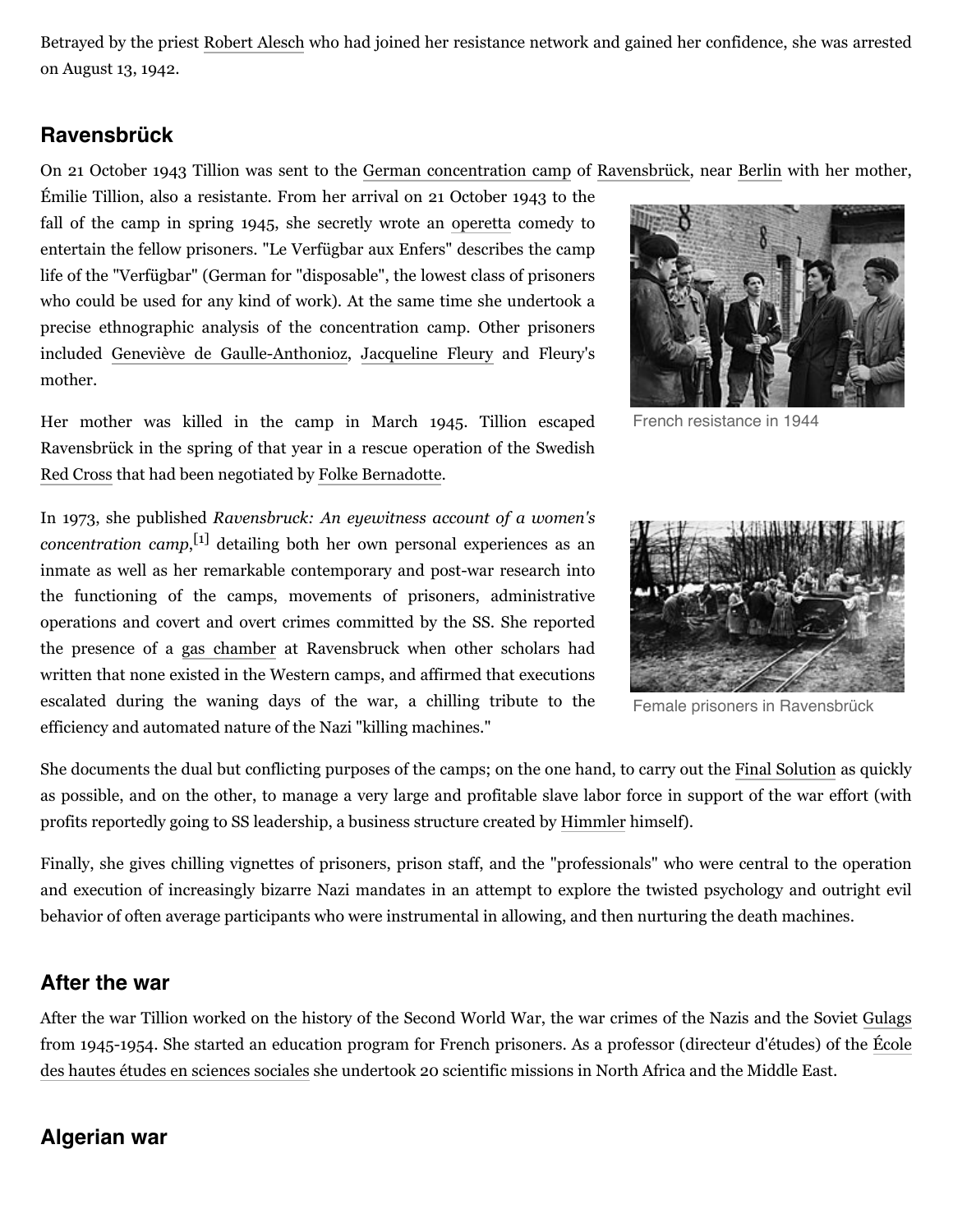Tillion returned to Algeria in 1954 to observe and analyze the situation at the brink of the [Algerian War of Independence](https://en.wikipedia.org/wiki/Algerian_War_of_Independence). She described as the principal cause of the conflict the pauperization ("clochardisation") of the Algerian population. In order to ameliorate the situation, she launched 'Social Centers' in October 1955, intended to make available higher education as well as vocational training to the rural population, allowing them to survive in the cities.

On 4 July 1957 during the [battle of Algiers,](https://en.wikipedia.org/wiki/Battle_of_Algiers_(1957)) she secretly met with [National Liberation Front](https://en.wikipedia.org/wiki/National_Liberation_Front_(Algeria)) leader [Yacef Saadi](https://en.wikipedia.org/wiki/Yacef_Saadi), at the instigation of the latter, to try to end the spiral of executions and indiscriminate attacks. Tillion was among the first to denounce the use of torture by French forces in the war.

#### <span id="page-2-0"></span>**Later life**

Tillion remained vocal on several political topics:

- against the pauperization of the Algerian population
- **against the French use of torture in Algeria**
- **for the emancipation of women in the Mediterranean**

In 2004 along with several other French intellectuals, she launched a statement against torture in Iraq.

To celebrate her 100th birthday, her operetta "Le Verfügbar aux Enfers" premiered in 2007 at the [Théâtre du Châtelet](https://en.wikipedia.org/wiki/Th%C3%A9%C3%A2tre_du_Ch%C3%A2telet) in Paris. She was Honorary Professor at France's School of Advanced Studies in the Social Sciences [\(EHESS](https://en.wikipedia.org/wiki/EHESS)) at the time of her death in 2008.

# <span id="page-2-1"></span>**Honours**

- [Grand-croix de la Légion d'honneur](https://en.wikipedia.org/wiki/L%C3%A9gion_d%27honneur) (Only five women ever received this award.)
- [Grand-Croix de l'Ordre national du Mérite](https://en.wikipedia.org/wiki/Ordre_national_du_M%C3%A9rite)
- **[Prix mondial Cino Del Duca](https://en.wikipedia.org/wiki/Prix_mondial_Cino_Del_Duca) (1977)**
- [Croix de guerre 1939-1945](https://en.wikipedia.org/wiki/Croix_de_guerre)
- [Médaille de la Résistance](https://en.wikipedia.org/wiki/M%C3%A9daille_de_la_R%C3%A9sistance)
- Médaille de la déportation et de l'internement pour faits de Résistance
- [Grand Cross of the German Merit](https://en.wikipedia.org/wiki/Bundesverdienstkreuz) (2004)
- On 21 February 2014 French President [Francois Hollande](https://en.wikipedia.org/wiki/Francois_Hollande) announced that she will be interred in the [Panthéon](https://en.wikipedia.org/wiki/Panth%C3%A9on).<sup>[\[2\]](#page-3-4)</sup> She was interred there in May 2015<sup>[\[3\]](#page-3-5)</sup> in a symbolic burial. The coffin of Germaine Tillion at the Panthéon does not contain her remains but soil from her gravesite, because her family didn't want the body itself moved.<sup>[\[4\]](#page-3-6)</sup>
- On 11 May 2015, the Maison des Sciences Humaines (MSH) at the [University of Angers](https://en.wikipedia.org/wiki/University_of_Angers), a social science research center, was renamed after her and became Maison de la Recherche Germaine Tillion.

# <span id="page-2-2"></span>**Publications**

- *L'Algérie aurésienne* (in French). a collaboration with Nancy Woods. 2001. [ISBN](https://en.wikipedia.org/wiki/International_Standard_Book_Number) [2-7324-2769-1](https://en.wikipedia.org/wiki/Special:BookSources/2-7324-2769-1).
- *Il était une fois l'ethnographie. Biographie* (in French). 2000. [ISBN](https://en.wikipedia.org/wiki/International_Standard_Book_Number) [2-02-025702-5.](https://en.wikipedia.org/wiki/Special:BookSources/2-02-025702-5)
- *Les ennemis complémentaires* (in French). 1960.
- *Le harem et les cousins* (in French). 1966.
- *Algeria: The Realities*. Translated by Ronald Matthews. Knopf. 1958.
- *L'Algérie en 1957* (in French). 1956.
- *L'Afrique bascule vers l'avenir* (in French). 1959.
- [——— \(1975\) \[1st pub. Les cahiers du Rhône:1946 \(French\)\].](https://books.google.com/books?id=LbHwlwEACAAJ) *Ravensbrück: An eyewitness account of a women's*